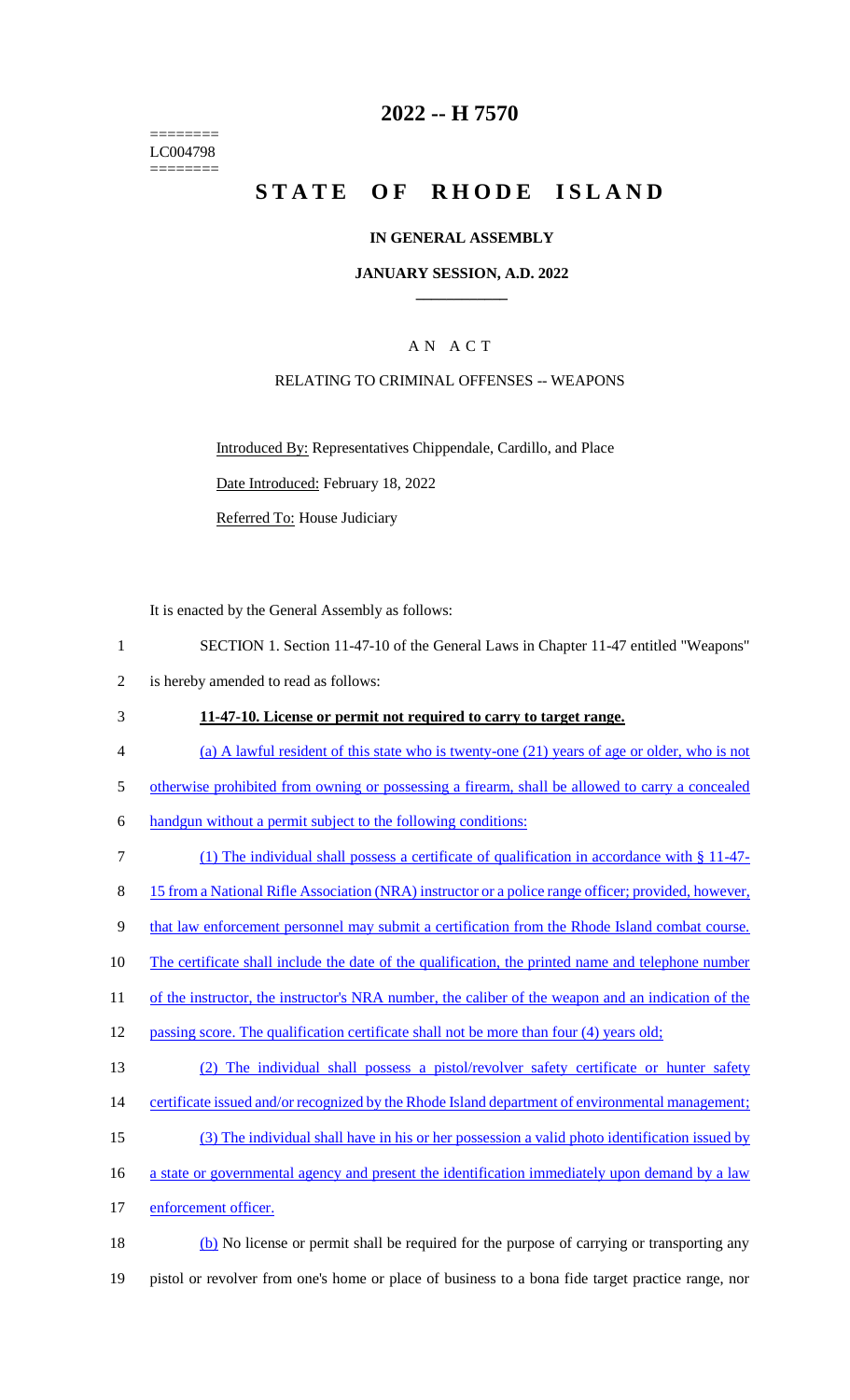- 1 from a bona fide target practice range to one's home or place of business, to engage in any shoot 2 meet, or practice, provided that the pistol or revolver is broken down, unloaded and carried as 3 openly as circumstances will permit, or provided that the pistols or revolvers are unloaded and 4 secured in a separate container suitable for the purpose.
- 5 (c) Every person who violates the provisions of this section, shall, upon conviction, be
- 6 punished by imprisonment for not less than one year nor more than ten (10) years, or by a fine of
- 7 up to ten thousand dollars (\$10,000), or both, and except for a first conviction pursuant to this
- 8 subsection, shall not be afforded the provisions of suspension or deferment of sentence, nor
- 9 probation.
- 
- 10 SECTION 2. This act shall take effect upon passage.

======== LC004798 ========